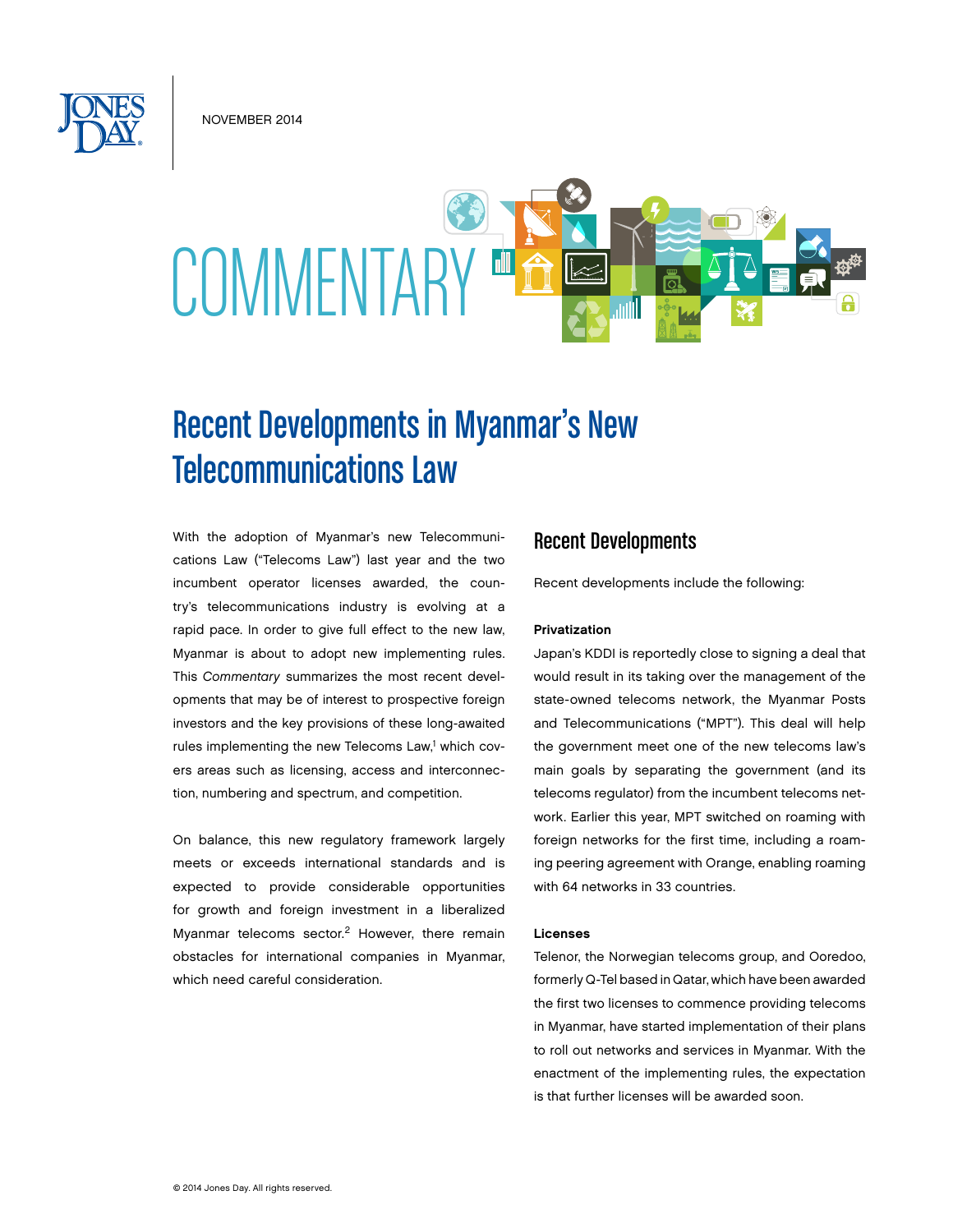### Network Roll-Out

Ericsson has announced that it has been awarded a five-year contract for multivendor managed services to support Telenor's mobile network rollout in Myanmar. Late last year, Telenor also entered into a framework agreement with Ericsson to supply radio-access network and associated services for a significant portion of Telenor's network in the country. Flexenclosure reported that it has won a large order from Apollo Towers for its hybrid power supplies to be deployed at base stations across Myanmar. Apollo Towers has in turn been selected by Telenor Myanmar to build and manage telecom towers in preparation for the network's rollout across the country. Nokia Solutions and Networks ("NSN") said that it has been selected by Ooredoo to supply its core and radio infrastructure for its 3G network in Myanmar. NSN has opened two new offices in Yangon, the former capital of Myanmar.

## Universal Service and Funding

The World Bank has offered \$31.5 million for a project aimed at reforming the telecoms sector in Myanmar. The goal is to expand the country's quality mobile phone access and affordable communications. This project will also help develop and pilot a universal service strategy to ensure the expansion of service to remote communities.

Against this background, the status and key provisions of the long-awaited rules implementing the new telecoms law are summarized below.

# Status of the Implementing Rules

According to the legal unit of the Ministry of Communications and Information Technology ("MCIT"), the Rules for Licensing have been finalized and submitted to the Cabinet for its review; we expect those rules to be released to the public shortly. MCIT has also received comments on the Interconnection and Competition Rules from the Attorney General's Office and is internally discussing next steps. MCIT reports that it will shortly submit the Rules for Numbering and Spectrum to the Attorney General's Office. The discussion below is based on the latest available version of the final Licensing Rules and drafts of the other Implementing Rules.

## The Licensing Rules

The Licensing Rules set out a framework for telecoms licensing with the specific aim of encouraging entry by foreign investors in Myanmar. There are four categories of licenses available depending on the type of service to be provided:

- Network Facilities Service (Individual) License, which permits the licensee to engage in all types of telecoms activities and would arguably apply to fixed or mobile telecoms operators.
- Network Facilities Service (Class) License, which permits the licensee to engage in a more limited number of telecoms activities, including tower leasing and self-provision of telecoms services, and would probably apply to tower companies and any business users of voice-overthe-internet services.
- Network Service License, which permits the licensee to provide telecoms services and would arguably apply to telecoms services resellers.
- Application Service License, which permits the licensee to lease transmission capacity directly from telecoms providers and resellers.

Providers of telecoms equipment and holders of spectrum usage rights may also need separate Telecommunications Equipment Licenses and Spectrum Licenses, respectively.

The provision of telecoms without a license is a punishable offense. Each applicant must determine the appropriate license category and apply through a standard form requiring the provision of certain information on the applicant's suitability for that license category as well as the payment of an application fee. Once awarded, licenses will normally last for 15 years subject to an annual management fee, and, after that, they may be renewed subject to a renewal fee. Licenses may be modified at the request, or with the consent, of the licensees and may be transferrable subject to the prior approval of the Post and Telecommunications Department of the Ministry of Communications and Information Technology ("Telecoms Dept.").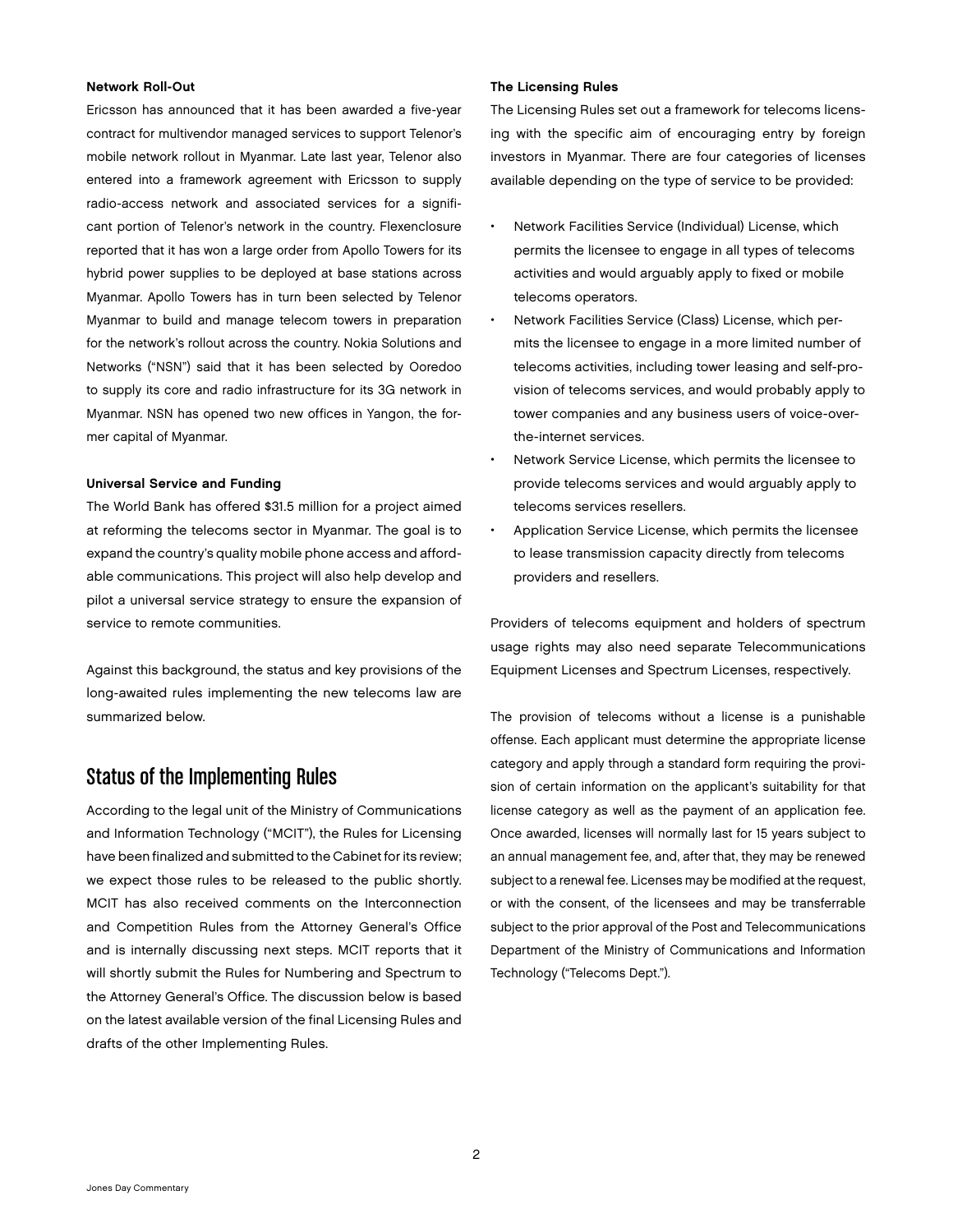Licensees must comply with certain minimum transparency requirements when dealing with end users—e.g., they must provide customers with accurate and readily accessible information relating to call charges. In addition, specific conditions apply to dominant licensees with respect to access, interconnection, and pricing (*see* "Access and Interconnection Rules," below).

The Telecoms Dept. has significant enforcement powers to ensure that all licensees comply with the relevant licensing conditions, including the imposition of penalties of up to 5 percent of the licensee's relevant turnover and, in cases of serious and repeated contraventions, the suspension or termination of the license.

# The Access and Interconnection Rules

The Access and Interconnection Rules set out the procedure for entering into, or resolving disputes regarding, agreements between licensees relating to access and interconnection. These agreements cover not only physical interconnection of networks but also other types of network access such as roaming, leased lines, and infrastructure sharing.

In line with international standards, rules on access and interconnection<sup>3</sup> are asymmetrical. While all licensees are required to negotiate with each other's access and interconnection agreements in good faith, licensees with significant market power are also required to:

- Provide access and interconnection on reasonable request;
- Not discriminate unduly;
- Publish information so as to ensure transparency;
- Publish a reference offer for access and interconnection;
- Include or change certain terms and conditions in a reference offer;
- Maintain accounting separation;
- Observe price controls, cost orientation of tariffs, and cost accounting rules; and
- Accept any additional condition if justified by exceptional circumstances and approved by the Telecoms Dept.

A licensee is presumed to hold significant market power where its market share meets or exceeds 30 percent, although this presumption may be rebutted.

Such obligations must respect general principles of proportionality and reasonableness and are justified only where the Telecoms Dept. considers that the following three criteria are cumulatively met:

- There are high barriers to entry;
- The market structure does not tend toward effective competition; and
- • General competition rules alone are insufficient to address such market failure.

The Telecoms Dept. has provisionally determined that these three criteria are met with respect to:

- Access to public telephone networks at a fixed location;
- Local, national, and international voice call services:
- Leased lines:
- Call termination on individual public telecommunications networks at a fixed location;
- Wholesale access to broadband services at a fixed location;
- Call termination on individual mobile networks; and
- National roaming services on mobile networks.

In practice, therefore, any provider of call termination on its own fixed or mobile network will be subject to the abovementioned access and interconnection obligations because it holds a monopoly over such termination services.

The rules also introduce a detailed set of alternative dispute resolution mechanisms to deal with disputes between licensees relating to access and interconnection. The Telecom Dept. retains the power to adjudicate such disputes should the parties fail to reach an amicable solution.

#### The Numbering and Spectrum Rules

The Numbering and Spectrum Rules provide that scarce resources such as numbers and radio frequencies will be allocated in accordance with national numbering and frequency allocation plans to be drawn up by the Telecoms Dept. on a transparent, objective, and nondiscriminatory manner.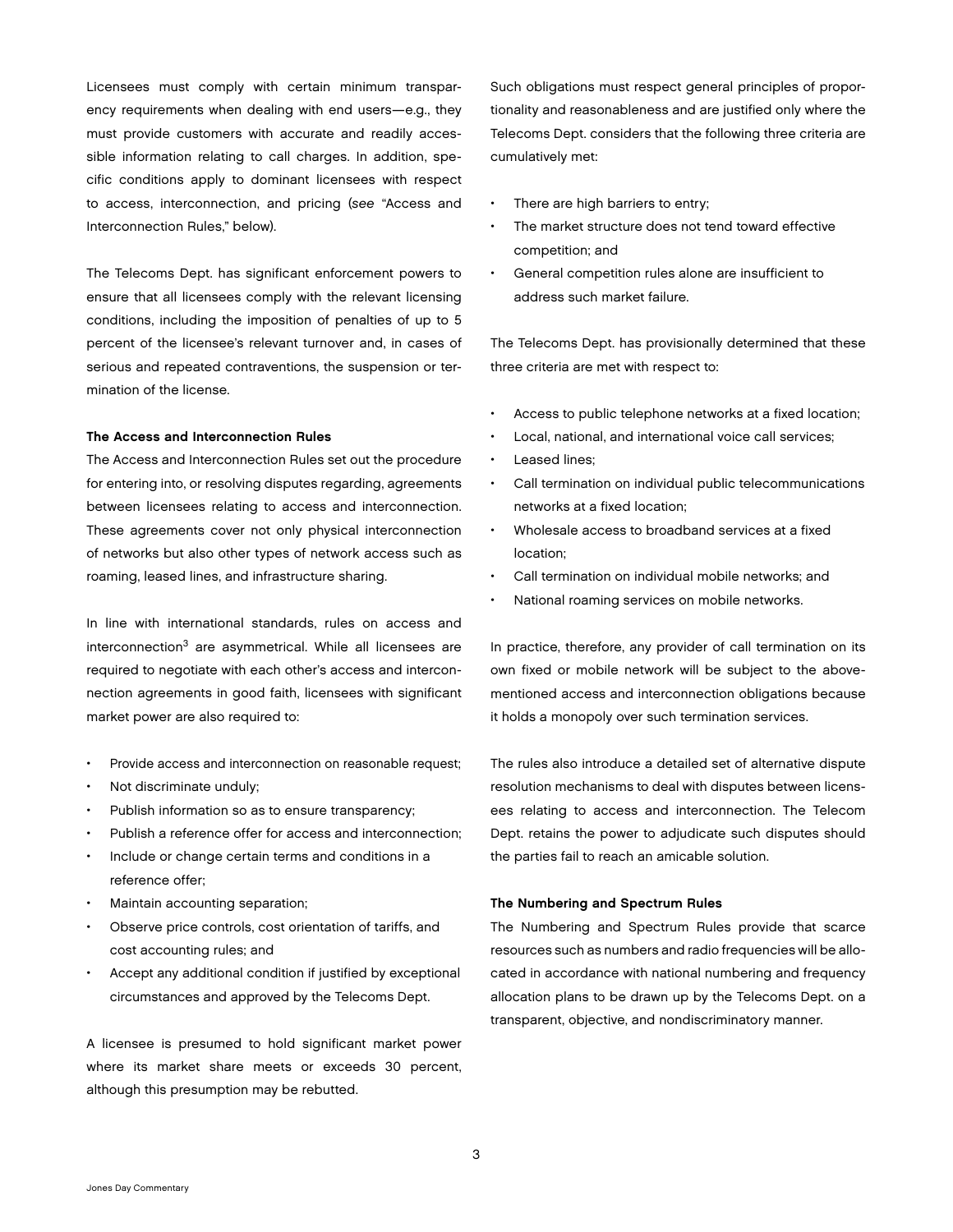Licensees may not use numbers or frequencies from these national plans unless such numbers or frequencies have been:

- Properly allocated to them,
- Exempted from the need of a license through the appropriate procedure, or
- Transferred by the person to whom the numbers or frequencies were originally allocated (number portability and spectrum trading/sharing). Currently, number portability is contemplated but without any specific provision on how it will work in practice. Spectrum trading/sharing is allowed subject to the Telecoms Dept.'s prior approval.

Separate fees apply for the allocation, management, and renewal of numbers and spectrum-related licenses.

# The Competition Rules

The Competition Rules set out a framework for the promotion of fair competition in the telecoms sector in Myanmar, including:

- A prohibition against cartels and a related leniency regime, whereby licensees self-reporting to the Telecoms Dept. their involvement in a cartel may benefit from immunity or penalty reduction;
- A prohibition against any agreement having an anticompetitive object or effect unless such agreement is exempted by the Telecoms Dept., upon application by the parties to the agreement. Such exemption will be granted where the agreement's pro-competitive effects outweigh its anticompetitive effects—cartels may not benefit from such exemption;
- A prohibition against abuse of a dominant position unless objectively justified to attain pro-competitive effects—a dominant position will be presumed where a licensee's market share is 50 percent or more, although this presumption may be rebutted;
- An informal "settlement" procedure—similar to the one available before the European Commission in relation to violations of EU competition law—whereby licensees may offer commitments to bring an alleged competition law violation (other than cartels) to an end in return for the

Telecoms Dept. closing its investigation without making any finding of infringement or imposing any penalty; and

A merger control regime requiring notification to, and clearance by, the Telecoms Dept. prior to completion of: (i) the acquisition of more than 15 percent of the shares of a licensee; (ii) a change in control of the licensee; or (iii) the direct or indirect transfer or acquisition of any license, excluding purely internal reorganizations and restructurings.

Potentially, the scope of these rules extends beyond the telecoms sector, given that they arguably cover:

- Any commercial arrangement with a licensee even if the counterparty to such an arrangement is not a telecoms licensee in Myanmar; and
- Certain unilateral conduct by companies that are not telecoms licensees but control an essential facility for the provision of telecoms services, such as in-building wiring, lead-in ducts and associated manholes, subsea cable landing stations, poles, and radio towers (excluding towers used for the operation of any broadcasting service).

Any company found to have violated the Competition Rules may be punished with a penalty of up to 10 percent of its relevant turnover over the period during which the violation occurred.

# Conclusion

The enactment of the implementing rules is a very encouraging sign of willingness on the part of the Myanmar government to liberalize the country's telecoms sector in line with international standards. However, there remain obstacles that face international companies in Myanmar. Some problems are predictable, such as the chronic electricity shortages that mean new operators will need backup generators capable of running their computer system. Other difficulties are harder to plan for: political instability, corruption, and other compliance issues. It remains to be seen whether, in practice, Myanmar really is about to make this move into the global telecoms arena.